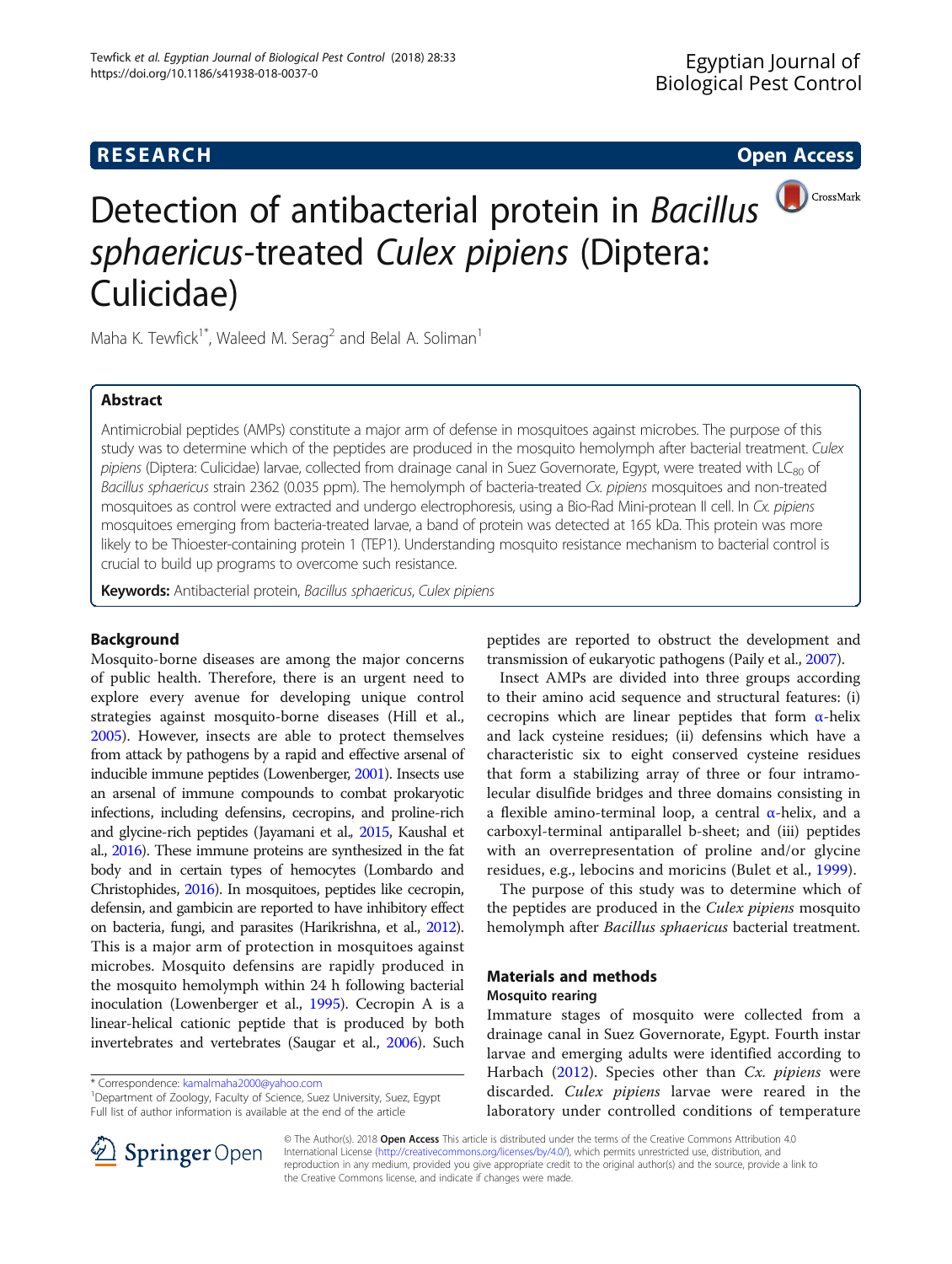<span id="page-1-0"></span> $(27 \pm 2 \degree C)$  and relative humidity  $(70-80\%)$  and a 12L: 12D photoperiod. The third instar larvae of the filial generation were used in the study.

# Bacterial strain

Bacillus sphaericus strain 2362 was provided by Abbot Laboratories, North Chicago, IL, USA. A 1% stock suspension was prepared by suspending 1 g of the granular formulation in 100 ml of distilled water. Dilutions were made by adding appropriate volumes of the stock solution to be included in 100 ml of water. All suspensions were prepared fresh for experimental purposes. The susceptibility of the parental generation to B. sphaericus preparation was determined by bioassay tests. For bioassay test, 20 third instar larvae were placed in a disposable 250 ml polyethylene cup containing 100 ml of the required concentration of B. sphaericus. Each test was performed in triplicate. Mortality was recorded 48 h after exposure. Lethal concentrations for 50 and 80% mortality levels were determined through a log probit regression analysis (Mulla et al., [1988](#page-5-0)).

#### Treatment of Cx. pipiens larvae with B. sphaericus

Two colonies were cultured under identical laboratory conditions. Field-collected larvae were considered the parental generation of each colony. Then, the colony was split into two lines, one subjected to bacterial treatment and the other was cultured without exposure to the bacterium. About 500 third instar larvae in each replicate were treated with the preparation of *B. sphaericus* at a concentration to yield 80% mortality ( $LC_{80}$ ) for 48 h. About 2000–2500 larvae were treated to obtain enough survivors to yield sufficient

progeny for the next generation. After the exposure period, the surviving larvae were removed, rinsed with distilled water, placed in distilled water in enamel pans, and reared to the next generation. The non-treated line was cultured without any exposure to *B. sphaericus*. The hemolymph of adult mosquitoes emerged from treated larvae was used for protein detection. Hemolymph of adults emerged from non-treated larvae was used as control.

# Detection of antibacterial protein by electrophoresis

The hemolymph of bacteria-treated Cx. *pipiens* mosquitoes and non-treated ones as control were extracted and undergo electrophoresis. A Bio-Rad Mini-protean II cell was used. The glass plates were assembled according to the manufacturer's instructions. The appropriate volume of the resolving gel was prepared; poured into the gap between the glass plates, leaving sufficient space for pouring the stacking gel; and overlaid with a thin film of isopropanol to form a smooth surface as well as to remove any air bubbles formed on the surface. After the resolving gel has been polymerized completely, in about 30 min, the isopropanol was poured off and the gel surface was washed with distilled water, then the stacking gel was mixed and poured onto the surface of the polymerized resolving gel, and a Teflon comb was inserted immediately without trapping any air bubbles under the comb teeth. More stacking gel solution was added to fill the remaining space. The gel was left about 30 min to achieve complete polymerization. Meanwhile, the samples were mixed with an equal volume of  $2 \times$  gel loading buffers, and after polymerization of the stacking gel, the Teflon comb was

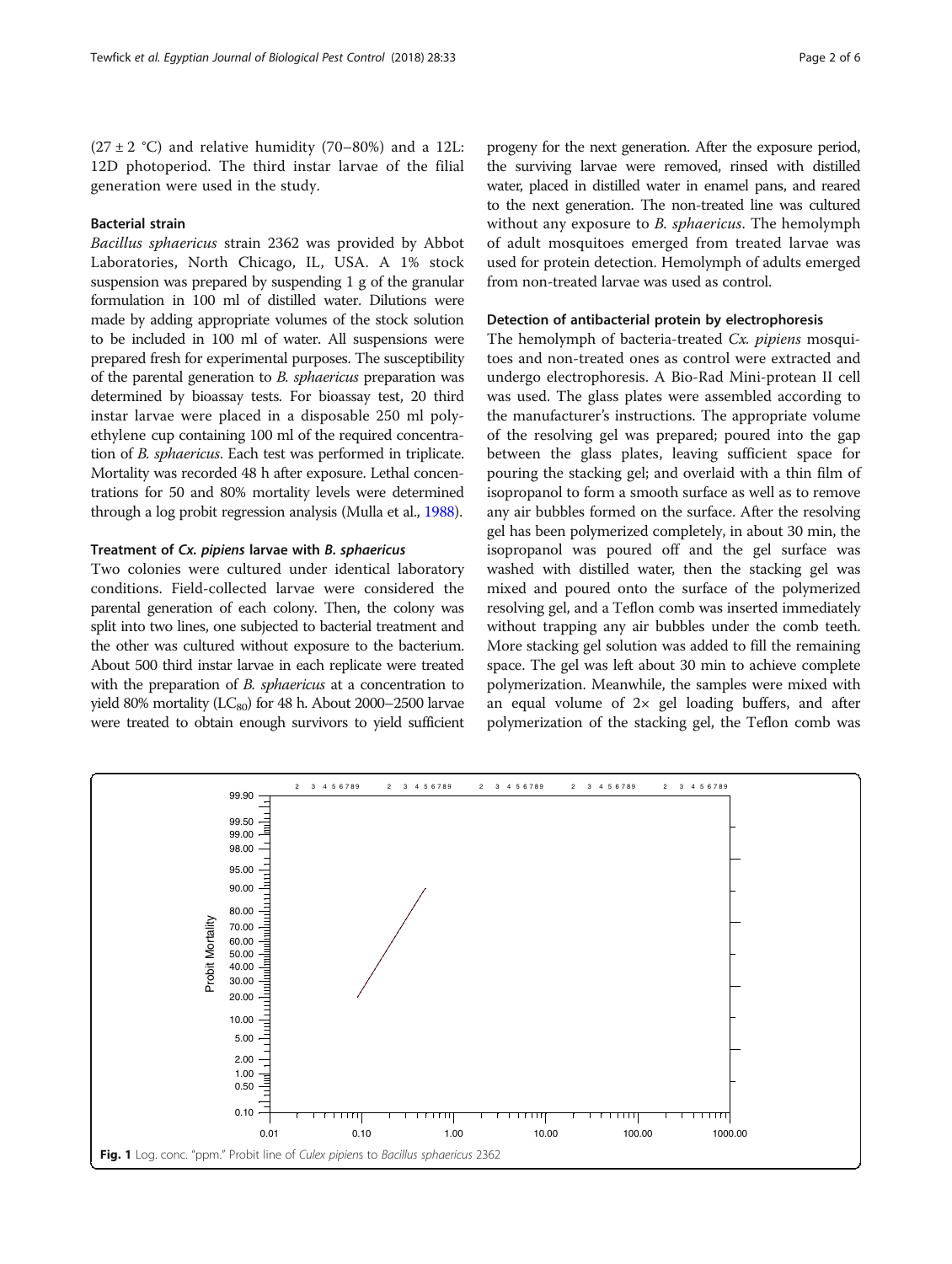removed and the wells were washed with distilled water to remove any remnants of polymerized acrylamide. The gel was mounted in the electrophoresis apparatus, and the electrophoresis buffer was added to the top and the bottom reservoirs. The samples as well as the molecular size markers (the BLUelf Prestained Protein Ladder covering a wide range of molecular weights from 3.5 to 245 kDa) were loaded into the wells. The electrophoresis was performed at a constant current of 25 mA for each mini-gel and 50 mA for the regular size gel. The samples were run until the bromophenol blue dye reached the gel front. The gel was then disassembled and stained with coomassie staining solution.

For staining, the gel was immersed in coomassie staining solution and rocked for 30 min, and then, the stain was removed and saved for future use. The gel was destained in destaining solution, until an acceptable background was obtained, and then, it was placed onto a piece of Whatman 3MM filter paper, covered with saran wrap, and dried in a gel dryer under vacuum.

# Results and discussion

The sublethal dose of B. sphaericus strain 2362 was determined. The calculated median lethal concentration  $(LC_{50})$  was 0.18 ppm  $(0.15-0.21)$   $(\dot{\alpha} = 0.05, chi^2 = 0.21 < 6)$ (Fig. [1\)](#page-1-0). The  $LC_{80}$  concentration, calculated to be 0.035 ppm, was subsequently applied on  $Cx$ . *pipiens* larvae for further investigation.

In Cx. pipiens mosquitoes emerged from bacteria-treated larvae, a band of protein was detected at 165 kDa (Figs. 2 and [3](#page-3-0)). This band was not found in adult mosquitoes emerged from non-treated larvae and is thus considered to be related to a protein responsible for bacterial resistance. This protein is more likely to be Thioester-containing protein 1 (TEP1), previously reported to be [glycosylated](https://en.wikipedia.org/wiki/Glycosylation) and secreted into the body cavity by mosquito [immune](https://en.wikipedia.org/wiki/Hemocytes) [cells](https://en.wikipedia.org/wiki/Hemocytes) as 165 [kDa](https://en.wikipedia.org/wiki/Atomic_mass_unit) (Fraiture et al., [2009\)](#page-5-0).

In general, insects utilize germ line-encoded receptors known as pathogen recognition receptors (PRRs) to recognize distinct pathogen-associated molecular patterns (PAMPs) that are either present on the surface of

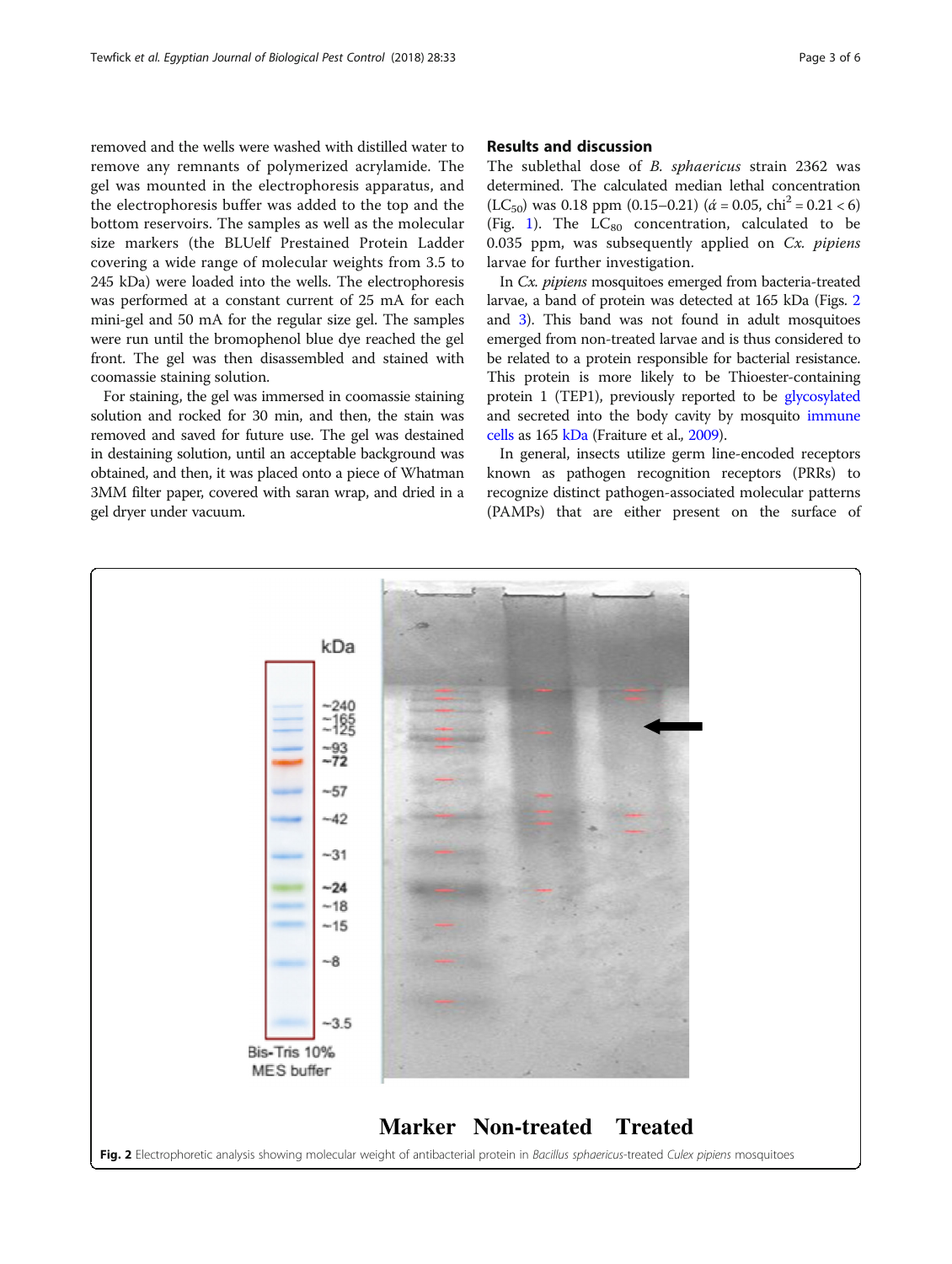<span id="page-3-0"></span>

microbial pathogens or released in the host during the infection (Pal and Wu, [2009](#page-5-0)). In addition to the signaling PRRs, insect genomes also contain secreted recognition molecules such as TEPs (Blandin and Levashina, [2004](#page-5-0)). Thioester-containing proteins are a major component of the innateimmune response of insects to invasion by bacteria and protozoa (Baxter et al., [2007](#page-5-0)). TEP1 is reported to be a secreted protein that circulates in the hemolymph of mosquitoes at all developmental stages starting from larval stage (Levashina et al., [2001\)](#page-5-0). In the present study, secretion of the protein is most probably initiated in the larval stage, following bacterial treatment. Levashina et al. [\(2001](#page-5-0)) stated that TEP1 is produced by hemocytes and secreted from these cells as a full-length protein which is then cleaved in the hemolymph. This protein is a key immune factor that determines mosquito resistance to a wide range of pathogens (Pompon and Levashina, [2015](#page-5-0)). It has been identified as among the major mosquito factors that control parasite loads (Fraiture et al., [2009](#page-5-0)). In Drosophila, the TEP family is composed of six genes named Tep1-Tep6 (Bou Aoun et al., [2011\)](#page-5-0).

In the present study, TEP was expressed in the hemolymph of adult mosquitoes emerged from bacteriatreated larvae. However, when bacteria were injected to adult stage, TEP was expressed in its proventriculus (Volohonsky et al., [2017\)](#page-5-0). The latter authors reported also that shortly after the injection of bacteria, TEP1 can be detected inside the hemocytes that are attached to dissected mosquito carcasses.

The key feature of thioester-containing proteins is an internal β-cysteinyl-γ-glutamyl thioester bond (Janatova et al., [1980](#page-5-0)). The thioester is contained in a specific sequence motif, Cys-Gly-Glu-Gln (CGEQ), located in the loop before the first inner helix  $(α2)$  of the thioester domain (TED) (Fig. [4](#page-4-0)).

The mosquito TEPs have been found to possess conserved function, which results in the phagocytosis of bacteria (Shokal and Eleftherianos, [2017\)](#page-5-0). In this study, this may lead to the emergence of resistance to bacteria in mosquitoes, especially when treated with high concentration.

Effector responses are initiated by damage signals such as reactive oxygen species signaling from epithelial cells and recognized by cell surface receptors on hemocytes (Baxter et al., [2017\)](#page-5-0). Thioester-containing proteins (TEPs) are represented by multi-member families both in the fruitfly, Drosophila melanogaster, and in the mosquito, Anopheles gambiae (Blandin and Levashina, [2004](#page-5-0)). To date, there have been no reports of TEP detection in Cx. pipiens, confirmed in the present study.

The molecular weight of the protein at which its band was distinguished eliminates the probability of being defensins which are small (4.5 kDa) cationic/basic AMPs with six conserved cysteine residues (Ganz and Lehrer, [1994](#page-5-0)). Results of the present study hold opposing views from that of previous studies that propose the protein to be cecropin which is a protein of molecular weight around 4 kDa (Townson and Chaithong, [1991](#page-5-0)). The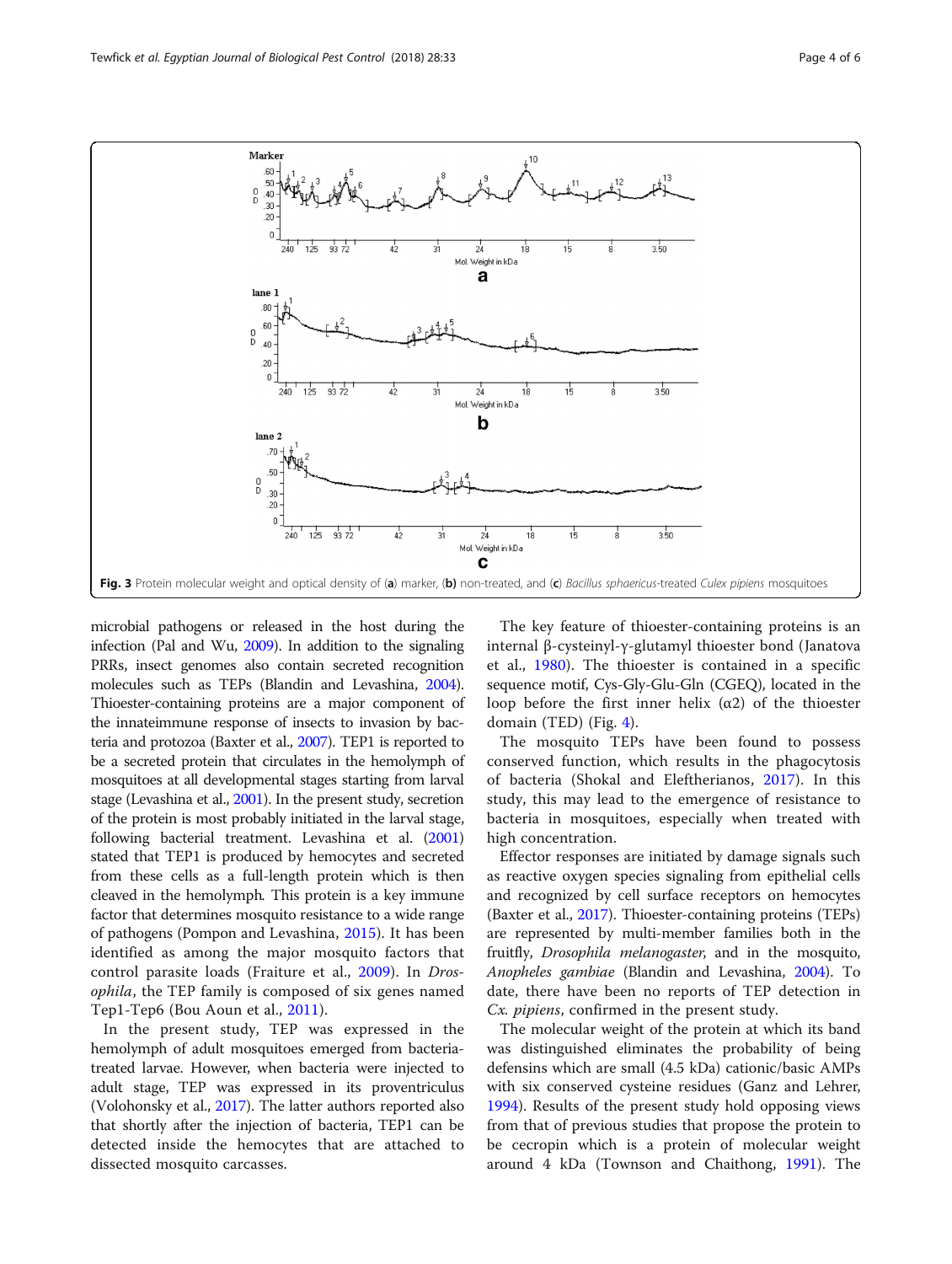<span id="page-4-0"></span>

present finding excludes the possibility of detecting any of glycine-rich family which is represented by 8–27-kDa proteins such as attacins (Kockum et al., [1984\)](#page-5-0), sarcotoxins II (Ando and Natori, [1988\)](#page-5-0), diptericin (Dimarcq et al., [1988\)](#page-5-0), and coleoptericin (Bulet et al., [1991\)](#page-5-0). Other excluded proteins also include proline-rich family which comprises small 2–4-kDa peptides mainly active against gram-negative bacteria and includes apidaecins (Casteels et al., [1989\)](#page-5-0), abaecin (Casteels et al., [1990\)](#page-5-0), drosocin (Bulet et al., [1993](#page-5-0)), and pyrrhocoricin (Cociancich et al., [1994](#page-5-0)).

The present study thus contradicts with that of Waterhouse et al. ([2007\)](#page-5-0) and Antonova et al. [\(2009](#page-5-0)) who concluded that the AMPs expressed in mosquitoes after immune challenge were mainly defensins and cecropins. Variation in the produced peptides may be due to variation of either the insect species or the bacterial strain. This conclusion agrees with that of Lowenberger ([2001\)](#page-5-0). Mosquito cecropins have a broad spectrum of antimicrobial activity (Lowenberger et al., [1999\)](#page-5-0). The indication that antibacterial peptides are toxic to parasitic organisms has implications for their possible use in the disease vector control strategies of the future (Ham et al., [1994\)](#page-5-0).

Earlier studies reported that immune activation by bacteria inoculation negatively influenced the development of Plasmodium gallinaceum and P. berghei in Aedes and Anopheles species (Lowenberger et al., [1999](#page-5-0)). In vivo transfection of AeTEP-1 into Ae. aegypti significantly reduced dengue virus infection (Cheng et al., [2011\)](#page-5-0). Thioestercontaining protein is known to be a central component in the innate immune response of An. gambiae to Plasmodium infection (Le et al., [2012](#page-5-0), Volohonsky et al., [2017\)](#page-5-0). However, no difference was seen between Wuchereria bancrofti development in Escherichia coli and Micrococcus luteus-inoculated Cx. pipiens mosquitoes as compared to non-inoculated controls (Bartholomay et al., [2003\)](#page-5-0). These results, which are unlike those previously reported in model vector-parasite systems, could reflect either a variation in the immune capacity of the mosquito or the ability of the parasite to resist that response (Bartholomay et al., [2003](#page-5-0)).

Further studies are undergoing to elucidate the structural information of detected peptide.

#### Conclusions

A protein of 165 kDa was isolated in B. sphaericustreated Cx. pipiens and characterized to be TEP1. Our findings suggest that this protein is involved in the antibacterial activity in mosquitoes. Understanding mosquito resistance mechanism to bacteria is crucial to build up programs to overcome such resistance.

#### Abbreviations

Ae : Aedes; An : Anopheles; B: Bacillus; Cx: Culex; P: Plasmodium; PAMPs: Pathogen-associated molecular patterns; PRRs: Pathogen recognition receptors; TED: Thioester domain; TEP1: Thioester-containing protein 1

#### Acknowledgements

The authors are thankful to the team of Genetic Engineering Research and Services Unit, Faculty of Science, Ain Shams University, for performing the electrophoresis. Gel analysis was carried out using Gel pro\_Analyser program with the kind help of Dr. Shimaa E. Ibrahim, Faculty of Biotechnology, MUST University.

#### Funding

The research had no sources of funding.

#### Availability of data and materials

Additional data are available as additional file entitled "Gel Analysis."

#### Authors' contributions

MKT contributed to the design of the work, mosquito collection and rearing, bioassays and larval treatment with B. sphaericus, detection of antibacterial protein, preparing and revising the manuscript. WMS participated in the detection, commenting, and interpretation of antibacterial protein in bacteria-treated mosquitoes and prepared and revised the manuscript. BAS supervised the work; participated in the detection, commenting, and interpretation of antibacterial protein in bacteria-treated mosquitoes; and revised the manuscript. All authors read and approved the final manuscript.

#### Ethics approval and consent to participate

Not applicable.

#### Consent for publication

Not applicable.

#### Competing interests

The authors declare that they have no competing interests.

#### Publisher's Note

Springer Nature remains neutral with regard to jurisdictional claims in published maps and institutional affiliations.

#### Author details

<sup>1</sup>Department of Zoology, Faculty of Science, Suez University, Suez, Egypt <sup>2</sup> Department of Chemistry, Faculty of Science, Suez University, Suez, Egypt.